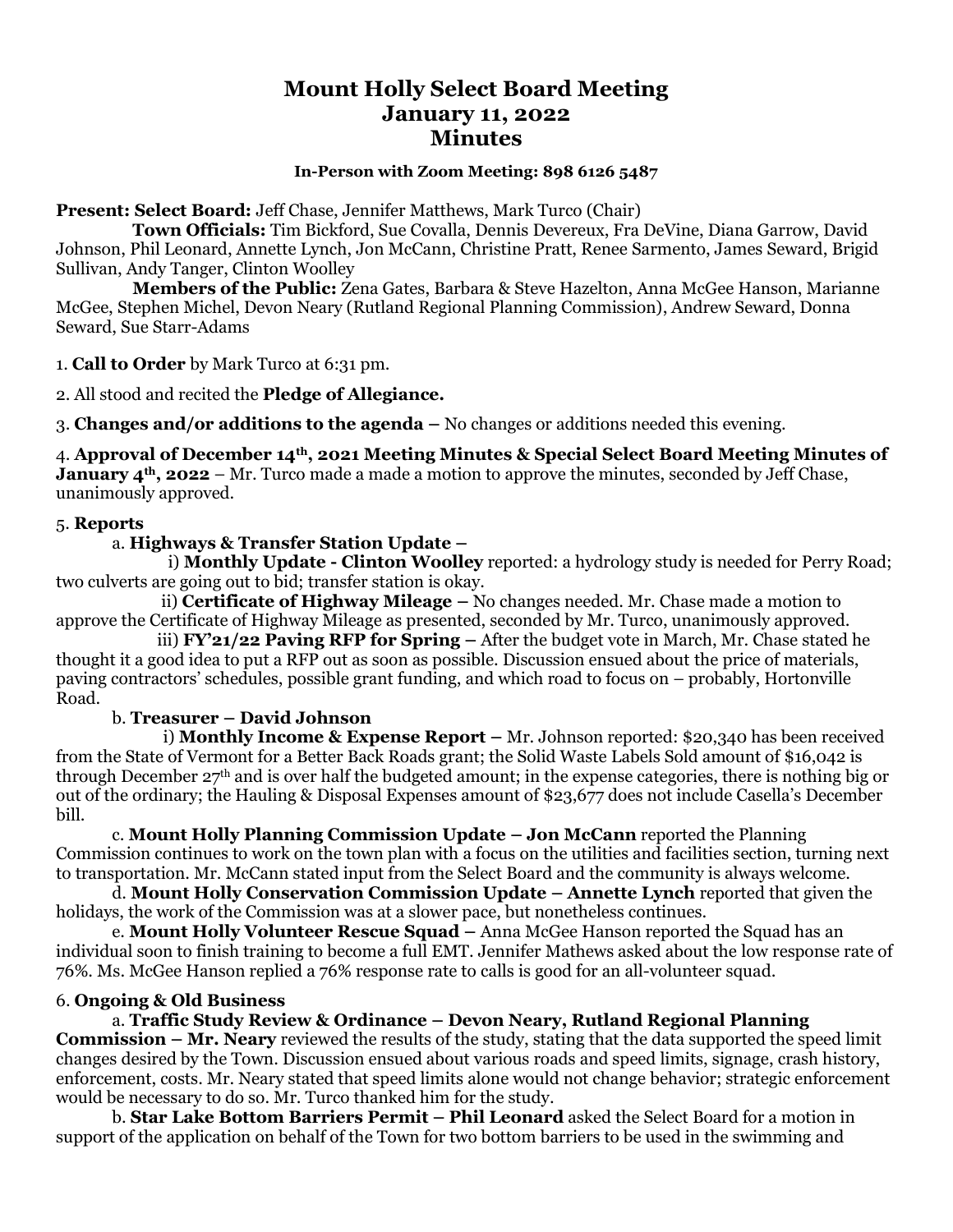boating areas of Star Lake to control vegetation and improve recreational opportunities. Mr. Chase made a motion to support the Bottom Barrier Permit application, seconded by Ms. Matthews, unanimously approved.

c. **ARPA Funds Requests –**

i) **Mount Holly Volunteer Rescue Squad (MHVRS) –** Mr. Chase made a motion to approve \$4,279 in ARPA funds for use by the MHVRS per the schedule submitted, seconded by Mr. Turco, unanimously approved.

ii) **A/V Technology for Hybrid Meetings –** Ms. Matthews made a motion to approve the use of up to \$10,000 in ARPA funds for the purchase of A/V equipment to support hybrid meetings, seconded by Mr. Chase, unanimously approved.

iii) **Land Records Digitization Project –** tabled.

d. **Junk Ordinance Enforcement –** Municipal ticket mailed to VT Route 103 property owner by Constable Paul Faenza on January 7, 2022. Property owner has 30 days to clean up property. Otherwise, a second ticket and fine will be issued. Health Officer Tim Bickford gave a report on the property.

e. **Mask Recommendation – Municipal Properties –** Given the huge spike in COVID numbers in town, Mr. Chase made a motion to implement a mask mandate for all municipal properties through March 31, 2022, seconded by Mr. Turco, unanimously approved.

f. **Board of Adjustment –** tabled until the February meeting.

g. **Planning Commission Appointment – One Term to November 2024 –** Three letters of interest received by the Monday, January 10<sup>th</sup> @ Noon deadline: one from David Martin, one from Anna McGee Hanson, and one from Andrew Seward. Based on the right demographic, Mr. Chase made a motion to appoint Andrew Seward to the Planning Commission for a term running to November 2024, seconded by Mr. Turco. Mr. Chase and Mr. Turco voted yes in support of the motion; Ms. Matthews voted no.

h. **Other –** There was no other Ongoing & Old Business this evening.

#### 7. **New Business**

a. **Application Fee Schedule – Refunds –** Mr. McCann reported the Planning Commission resolved to ask the Select Board to make a change to the Fee Schedule in order to put applicants on notice and to give the Planning Commission clear guidance on whether or not a subdivision fee can be refunded. Discussion ensued. Mr. Chase made a motion to add this information to the Application Fee Schedule: "Application fees are non-refundable unless the application is withdrawn before the Planning Commission begins consideration of the application," seconded by Ms. Matthews, unanimously approved.

b. **Set Date & Time to Sign Annual Town Meeting Warning –** Meeting is set for Thursday, January 20th at 4:00 pm at the town office. Information and costs to program the ballot machine will also be on the agenda.

c. **Annual Town Meeting Attendance Guidelines -** Meeting in the Mount Holly School gym will be a hybrid meeting with both in-person and Zoom attendees. For in-person attendees, masks will be required, and seating will be at six-foot intervals except for couples or members of the same household. Moderator Andy Tanger will put together Zoom guidelines for the meeting.

d. **Act 60 Changes –** Ms. Matthews reviewed a few of the pertinent changes to the Act 60 election law, made by the Vermont Legislature last year in response to the pandemic: the Board of Civil Authority (BCA) can vote to authorize an outdoor and drive-up polling place; the Select Board can vote to mail a ballot to all registered voters for municipal elections, with cost covered by the town (VT Secretary of State mails ballots to all registered voters for the November election); the BCA can vote to process ballots during the 30 days preceding an election with processing into tabulator done by the town clerk and two BCA members, one from two different parties, during normal business hours.

e. **Other – FY'22/23 Budget Approval -** Mr. Turco stated Select Board members went through the budget line-by-line, decreasing some figures where possible, thereby keeping the municipal budget to a 1.4% increase. Discussion ensued about including the cost for law enforcement of the new speed limits once an ordinance is passed. It was agreed to add \$2,500 to a Speed Enforcement line to the budget. A request for \$500 from NeighborWorks was also received, and it was agreed to add that to the Social Service Requests. Mr. Turco made a motion to approve the FY'22/23 budget as presented with these additions, seconded by Mr. Chase, unanimously approved.

8. **Citizen Comments –** Stephen Michel noted the town roads were well maintained with all the ice storms. Mr. Turco thanked the road crew and all residents who helped out.